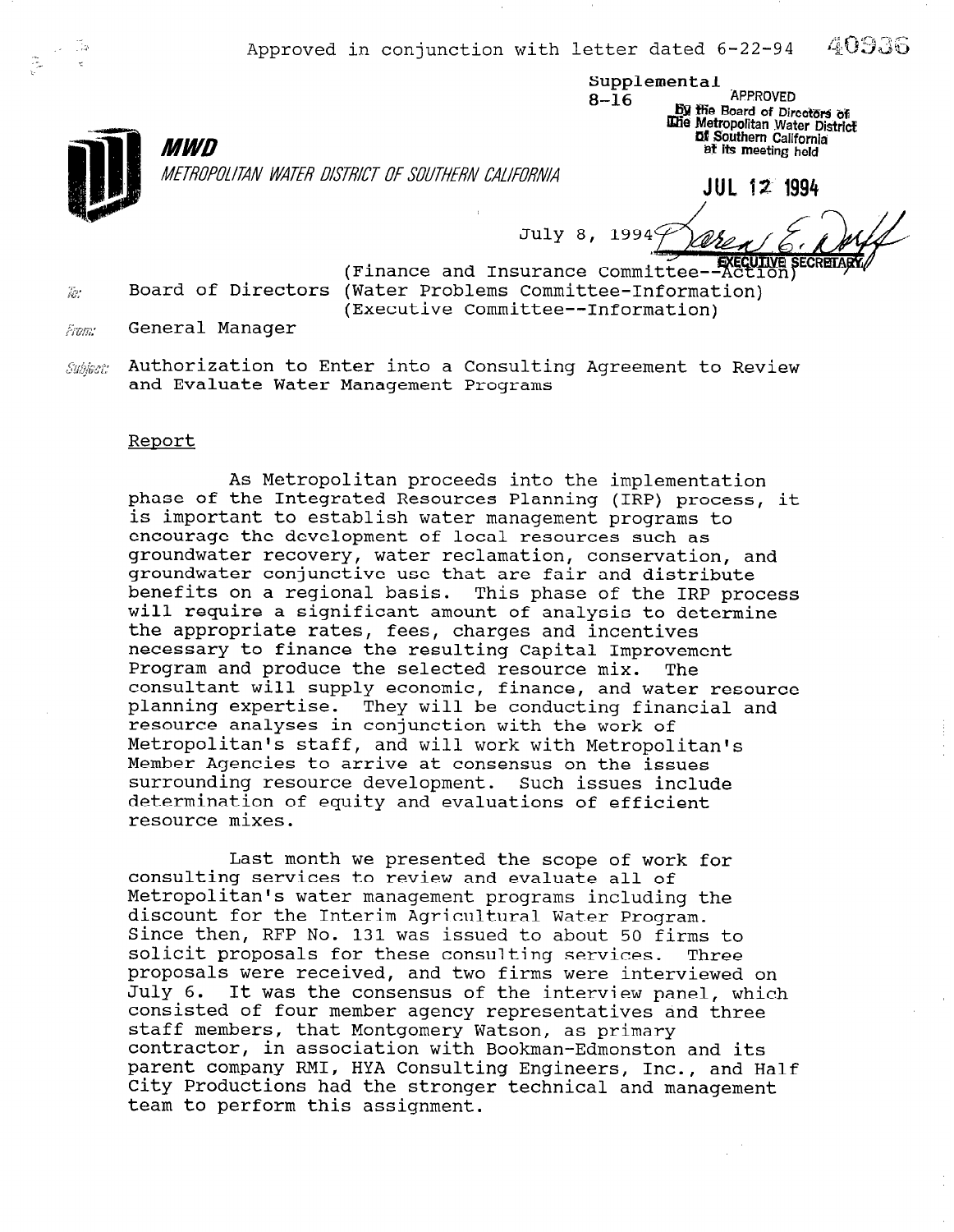## Board of Directors -2- July 8, 1994

 $\frac{1}{2\pi}$  ,  $\frac{1}{2}$  ,  $\frac{1}{2}$  ,  $\frac{1}{2}$ 

Montgomery Watson's team will match the subcontracting participation goals of 12 percent Minority-Owned Business Enterprise (MBE) and 3 percent Women-Owned Business Enterprise (WBE) established in RFP No. 131. HYA Consulting Engineers, Inc. (certified MBE firm) will provide program analysis in the area of reuse and groundwater recovery, and Half City Production (certified WBE firm) will provide graphics and presentation support. Montgomery Watson is an equal opportunity employer, and a copy of its current Affirmative Action Plan is on file with Metropolitan.

The proposed schedule for the review and evaluation of Metropolitan's water management programs is aggressive. The goal is to have recommended modifications to the programs prepared in time to set rates for fiscal year 1995- 96. Thus, the majority of the work will need to be completed in the next five months.

It is proposed to enter into an agreement with Montgomery Watson to provide consulting services for the review of the water management programs for an amount not to exceed \$400,000. Sufficient funds are available in the annual budget appropriation for this effort.

This study of Metropolitan's water management programs is statutorily exempt from provisions of the California Environmental Quality Act because it can be seen with certainty that there is no possibility that the activity in question may have a significant effect on the environment.

## Board Committee Assiqnments

This letter is referred to:

The Finance and Insurance Committee for action pursuant to its and insurance committee for pursuant to its authority to authorize a

The Water Problems Committee for information pursuant to its authority to its authority to study policies regarding to the study policies regarding to the study of the study of the study of the study of the study of the study of the study of the study of the study of pursuant to its authority to study policies regardin water conservation, reclamation, reuse and underground storage of water and the use thereof under Administrative<br>Code Section 2481(i); and

 $\mathbb{F}$   $\mathbb{F}$   $\mathbb{F}$  and information  $\mathbb{F}$ pursuant to the study of the study, and makes the study, and makes  $\alpha$ pursuant to its authority to study, advise, and make recommendations on policies and procedures to be considered by the Board under Administrative Code<br>Section 2417(e).